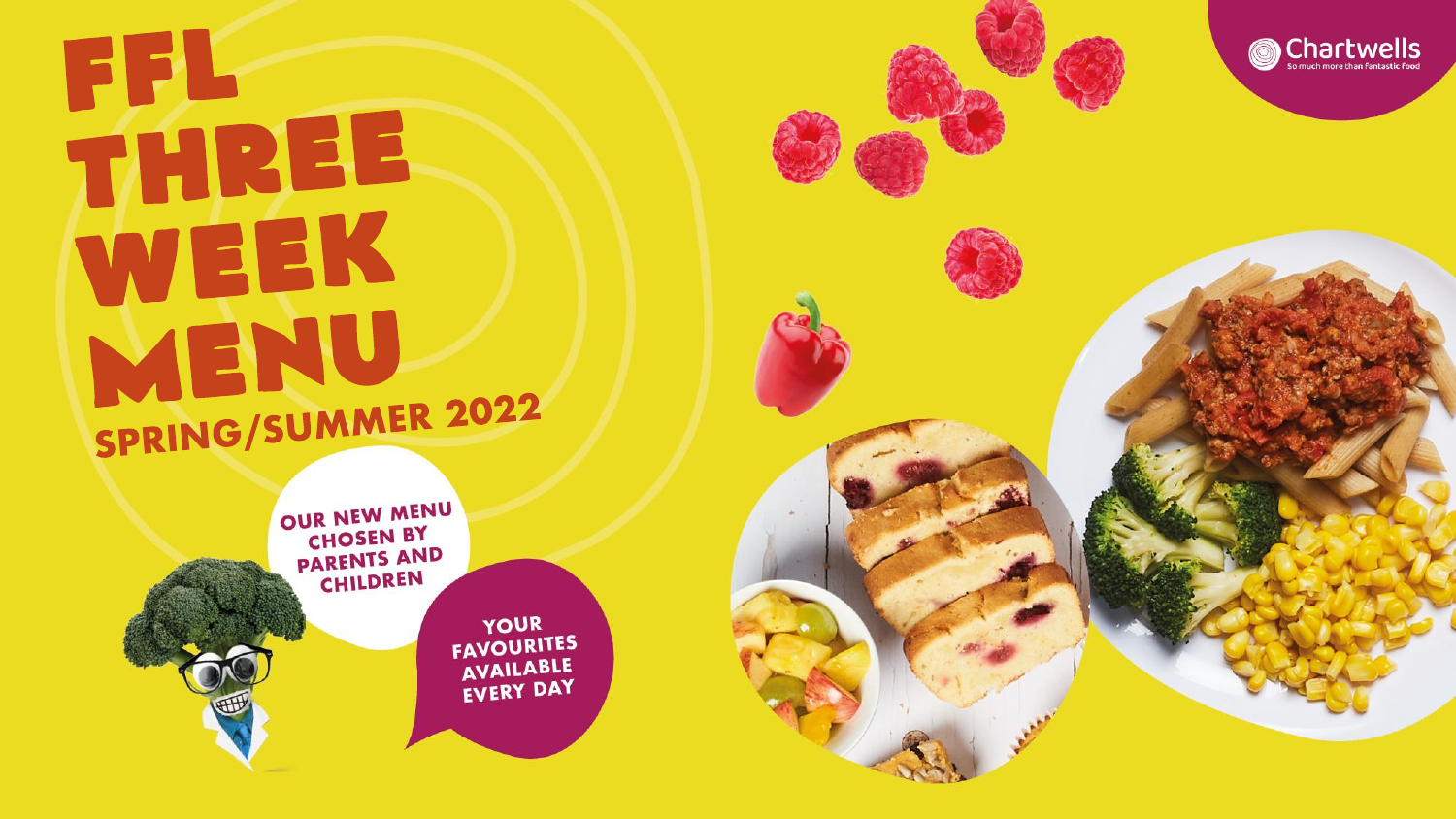| WEEK 1<br><b>MENU</b>             | W/C: 18/04, 09/05, 20/06, 11/07, 12/09, 03/10,<br>10/10                                                                    |                                                                                                                               |                                                                                                                            |                                                                                                                            | <b>Chartwells</b>                                                                                                          |  |
|-----------------------------------|----------------------------------------------------------------------------------------------------------------------------|-------------------------------------------------------------------------------------------------------------------------------|----------------------------------------------------------------------------------------------------------------------------|----------------------------------------------------------------------------------------------------------------------------|----------------------------------------------------------------------------------------------------------------------------|--|
|                                   | <b>MONDAY</b>                                                                                                              | <b>TUESDAY</b>                                                                                                                | <b>WEDNESDAY</b>                                                                                                           | <b>THURSDAY</b>                                                                                                            | <b>FRIDAY</b>                                                                                                              |  |
| <b>Hot Main Dish</b>              | Burrito O ※<br>A soft wrap filled with lightly<br>spiced veggies and rice                                                  | Allegra 's BBQ Chicken Burger<br>Corn and Pineapple Relish<br>BBQ chicken breast burger<br>with zingy corn relish             | <b>Roast Chicken with Roast Potatoes</b><br>and Gravy<br>Succulent roast chicken with fluffy<br>roasties and tasty gravy   | Beef Bolognese<br>A classic Italian beef Bolognese in<br>a yummy tomato sauce                                              | <b>Golden Fish Fingers and Chips</b><br>Crispy fish fingers and<br>scrummy chips                                           |  |
| <b>Alternative</b><br><b>Dish</b> | Macaroni Cheese <sup>O</sup><br>Cheesy macaroni pasta                                                                      | Allegra's Broccoli<br>and Cauliflower Cheese Pie <sup>O</sup><br>Cheesy broccoli and cauliflower<br>with a shortcrust topping | Sweet Potato and Chickpea Roast<br>with Roast Potatoes and Gravy O<br>A chunky sweet potato<br>and chickpea roast          | <b>Butternut Squash and Tomato</b><br>Bake with Rice ♥<br>A delicious butternut squash and<br>tomato bake served with rice | Quorn Dippers and Chips <sup>0</sup><br><b>Crispy Quorn nuggets</b>                                                        |  |
| <b>Salads</b>                     | <b>A Selection of Fresh Salads</b><br>Including lettuce, cucumber,<br>tomato, grated carrot, sweetcorn<br>and potato salad | A Selection of Fresh Salads<br>Including lettuce, cucumber,<br>tomato, grated carrot, sweetcorn<br>and potato salad           | <b>A Selection of Fresh Salads</b><br>Including lettuce, cucumber,<br>tomato, grated carrot, sweetcorn<br>and potato salad | A Selection of Fresh Salads<br>Including lettuce, cucumber,<br>tomato, grated carrot, sweetcorn<br>and potato salad        | <b>A Selection of Fresh Salads</b><br>Including lettuce, cucumber,<br>tomato, grated carrot, sweetcorn<br>and potato salad |  |
| <b>Jacket Potato</b>              | Jacket Potato % O<br>with a choice of fillings                                                                             | Jacket Potato % 200<br>with salmon mayonnaise and a<br>choice of fillings                                                     | Jacket Potato %0<br>with a choice of fillings                                                                              | Jacket Potato<br>with a choice of fillings                                                                                 | Jacket Potato %0<br>with a choice of fillings                                                                              |  |
| <b>Pasta</b>                      | Tomato Pasta O<br>A delicious fresh, homemade<br>tomato sauce with penne pasta                                             | Tomato Pasta <sup>O</sup><br>A delicious fresh, homemade<br>tomato sauce with penne pasta                                     | Tomato Pasta O<br>A delicious fresh, homemade<br>tomato sauce with penne pasta                                             | Tomato Pasta O<br>A delicious fresh, homemade<br>tomato sauce with penne pasta                                             | Tomato Pasta O<br>A delicious fresh, homemade<br>tomato sauce with penne pasta                                             |  |
| <b>Vegetables</b>                 | <b>Green Beans and Sweetcorn</b>                                                                                           | Peas and Broccoli                                                                                                             | <b>Carrots and Cabbage</b>                                                                                                 | <b>Broccoli and Sweetcorn</b>                                                                                              | <b>Baked Beans and Peas</b>                                                                                                |  |
| <b>Desserts</b>                   | Raspberry Ripple Ice Cream                                                                                                 | <b>Secret Brownie</b>                                                                                                         | <b>Shortbread Biscuit</b><br>with Fruit Slices                                                                             | Berry and Peach Oaty Crumble<br>with Custard $\bullet$                                                                     | Orange, Sultana<br>and Carrot Slice                                                                                        |  |

**PACKED LUNCH-AVAILABLE DAILY** HAM OR CHEESE SANDWICH OR DAILY SPECIAL WITH VEG STICKS AND FRESH FRUIT OR BEAR YO YO OR DESSERT OF THE DAY

**AVAILABLE EVERY DAY** WATER, SALAD, FRESHLY BAKED BREAD, **YOGHURT & FRESH FRUIT** 

Vegetarian & Oily fish & Wholegrain & Fruity! W Nutritionist's Choice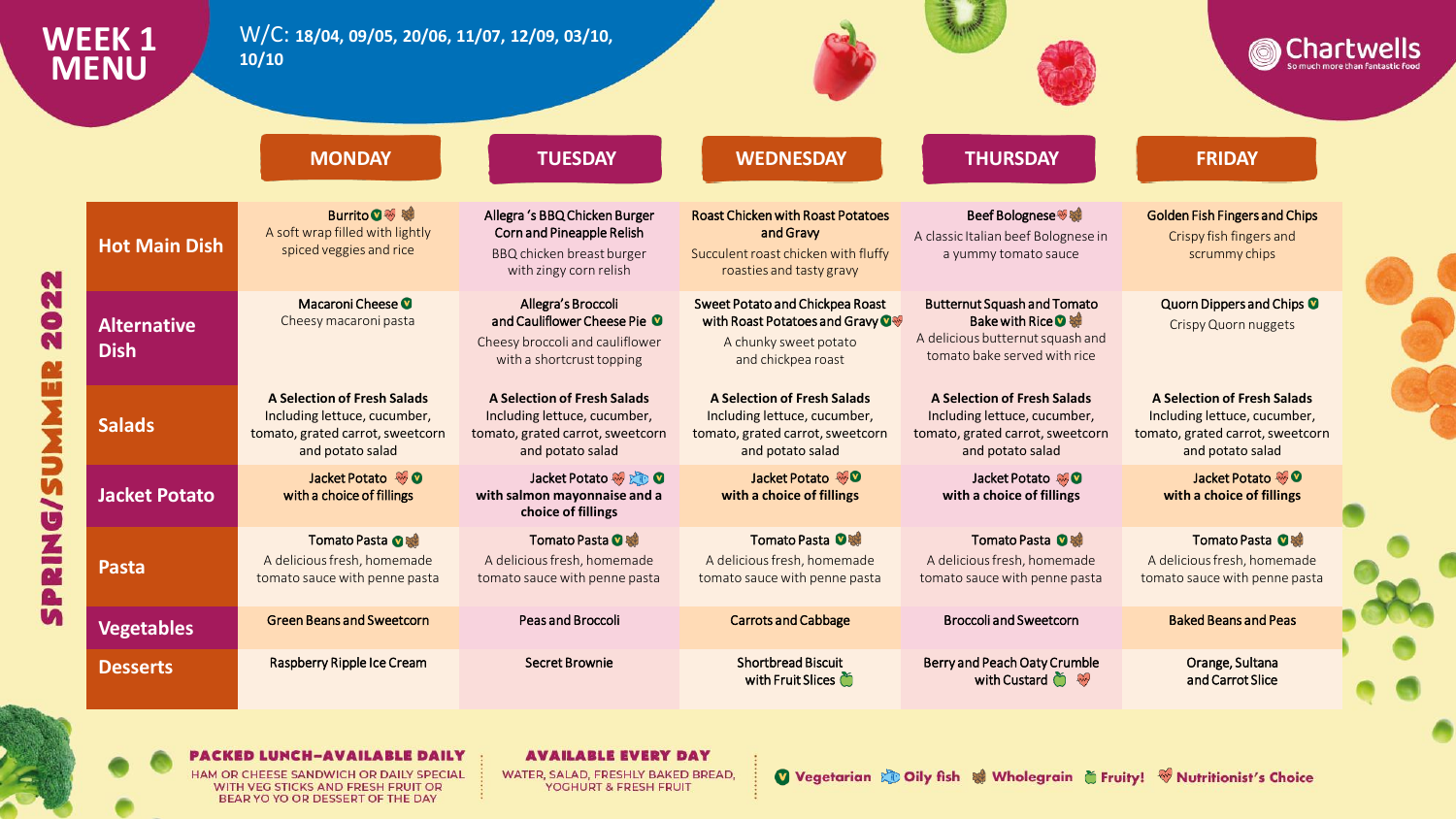| WEEK 2<br><b>MENU</b>             | W/C: 25/04, 16/05, 06/06, 27/06, 18/07, 29/08,<br>19/09, 10/10                                                      |                                                                                                                     |                                                                                                                               |                                                                                                                     |                                                                                                                     |  |
|-----------------------------------|---------------------------------------------------------------------------------------------------------------------|---------------------------------------------------------------------------------------------------------------------|-------------------------------------------------------------------------------------------------------------------------------|---------------------------------------------------------------------------------------------------------------------|---------------------------------------------------------------------------------------------------------------------|--|
|                                   | <b>MONDAY</b>                                                                                                       | <b>TUESDAY</b>                                                                                                      | <b>WEDNESDAY</b>                                                                                                              | <b>THURSDAY</b>                                                                                                     | <b>FRIDAY</b>                                                                                                       |  |
| <b>Hot Main Dish</b>              | Veggie Bolognese V &<br>Penne pasta in a yummy<br>tomato sauce                                                      | Allegra's Asian Sticky Noodles<br>Chicken and vegetables in sweet<br>sauce with noodles                             | <b>Roast Turkey with</b><br><b>Roast Potatoes and Gravy</b><br>Succulent roast turkey with fluffy<br>roasties and tasty gravy | Cottage Pie<br>A classic cottage pie with<br>veg and gravy                                                          | <b>Golden Fish Fingers and Chips</b><br>Crispy fish fingers<br>and scrummy chips                                    |  |
| <b>Alternative</b><br><b>Dish</b> | Cheese and Tomato Pizza 2 等<br>Cheesy tomato topped pizza slice                                                     | Allegra's BBQ Beans<br>Tasty BBQ beans served<br>with cornbread                                                     | Creamy Vegetable Pie<br>with Roast Potatoes and Gravy<br>Creamy vegetable pie with a<br>cheesy shortcrust topper              | Mild Chickpea and Potato Curry<br>Served with wholemeal rice<br>●多等                                                 | The Incredible Burger with Chips                                                                                    |  |
| <b>Salads</b>                     | A Selection of Fresh Salads<br>Including lettuce, cucumber,<br>tomato, grated carrot, sweetcorn<br>and potato salad | A Selection of Fresh Salads<br>Including lettuce, cucumber,<br>tomato, grated carrot, sweetcorn<br>and potato salad | A Selection of Fresh Salads<br>Including lettuce, cucumber,<br>tomato, grated carrot, sweetcorn<br>and potato salad           | A Selection of Fresh Salads<br>Including lettuce, cucumber,<br>tomato, grated carrot, sweetcorn<br>and potato salad | A Selection of Fresh Salads<br>Including lettuce, cucumber,<br>tomato, grated carrot, sweetcorn<br>and potato salad |  |
| <b>Jacket Potato</b>              | Jacket Potato<br>With a choice of fillings                                                                          | Jacket Potato <b>C</b><br>With a choice of fillings                                                                 | Jacket Potato %<br>With a choice of fillings                                                                                  | Jacket Potato % O<br>With a choice of fillings                                                                      | Jacket Potato <a><br/>With a choice of fillings</a>                                                                 |  |
| Pasta                             | Tomato Pasta <sup>14</sup><br>A delicious fresh, homemade<br>tomato sauce with penne pasta                          | Tomato Pasta <b>①</b> 等<br>A delicious fresh, homemade<br>tomato sauce with penne pasta                             | Tomato Pasta <b>①等</b><br>A delicious fresh, homemade<br>tomato sauce with penne pasta                                        | Tomato Pasta<br>A delicious fresh, homemade<br>tomato sauce with penne pasta                                        | Tomato Pasta <b>O</b><br>A delicious fresh, homemade<br>tomato sauce with penne pasta                               |  |
| <b>Vegetables</b>                 | <b>Carrot Sticks and Cucumber Sticks</b>                                                                            | <b>Peas and Broccoli</b>                                                                                            | <b>Carrots and Cabbage</b>                                                                                                    | <b>Green Beans and Sweetcorn</b>                                                                                    | <b>Baked Beans and Peas</b>                                                                                         |  |
| <b>Desserts</b>                   | <b>Flapjack with Fruit Slices</b>                                                                                   | <b>Peach Shortbread Pudding</b><br>and Custard                                                                      | <b>Raspberry Yoghurt Cake</b><br>$\bigcirc$                                                                                   | Fruity Chocolate Brownie 6                                                                                          | Vanilla Ice Cream                                                                                                   |  |

**PACKED LUNCH-AVAILABLE DAILY** 

HAM OR CHEESE SANDWICH OR DAILY SPECIAL WITH VEG STICKS AND FRESH FRUIT OR BEAR YO YO OR DESSERT OF THE DAY

**AVAILABLE EVERY DAY** WATER, SALAD, FRESHLY BAKED BREAD, **YOGHURT & FRESH FRUIT**